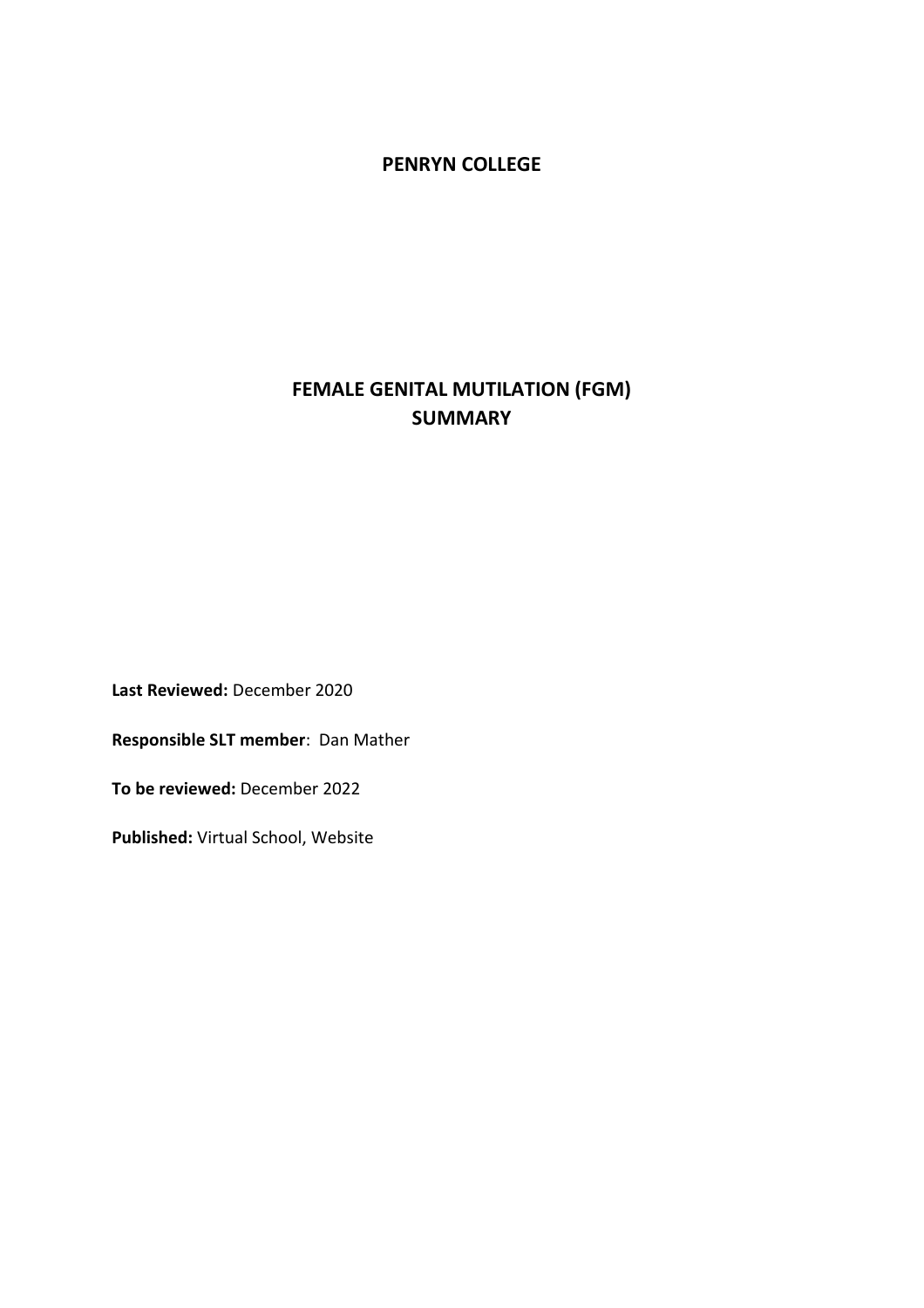# Female Genital Mutilation (FGM)

## What are the signs that staff should be vigilant of:

Girls of school age who are subjected to FGM overseas are thought to be taken abroad at the start of the school holidays, particularly the summer holidays, in order for there to be sufficient time to recover before returning to school.

Although not an exhaustive list, the signs when FGM may be imminent are as follows:

- When a female family elder, visiting from another country, is around (particularly where FGM is a cultural practice);
- Where FGM is heard about in conversation by a professional, i.e. where a girl tells other children about it, confides that she is to have a special procedure or attend a special occasion to become a woman;
- Where a girl requests help from a teacher or another adult if she is aware or suspects that she is at immediate risk;
- Where parents state that they or a relative will take the child out of the country for a prolonged period;
- Where a girl talks about a long holiday to her country of origin or another country where FGM is prevalent; or
- Where parents seek to prevent their children from learning about FGM.

There are also a number of indications that a girl has already been subjected to FGM. These include the following, although the list below is not exhaustive:

- A girl may have difficulty walking, sitting or standing and may even look uncomfortable. She may specifically talk about pain or discomfort between her legs;
- A girl may spend long periods of time away from a classroom during the day with bladder or menstrual problems;
- A girl may have frequent urinary, menstrual or stomach problems;
- There may be prolonged or repeated absences from school or college;
- A prolonged absence from school or college with noticeable behaviour changes (e.g. withdrawal or depression) on the girl's return could be an indication that she has recently undergone FGM;
- A reluctance to undergo normal medical examinations; and
- A girl may confide in a professional or ask for help but may not be explicit about the problem due to fear or embarrassment.